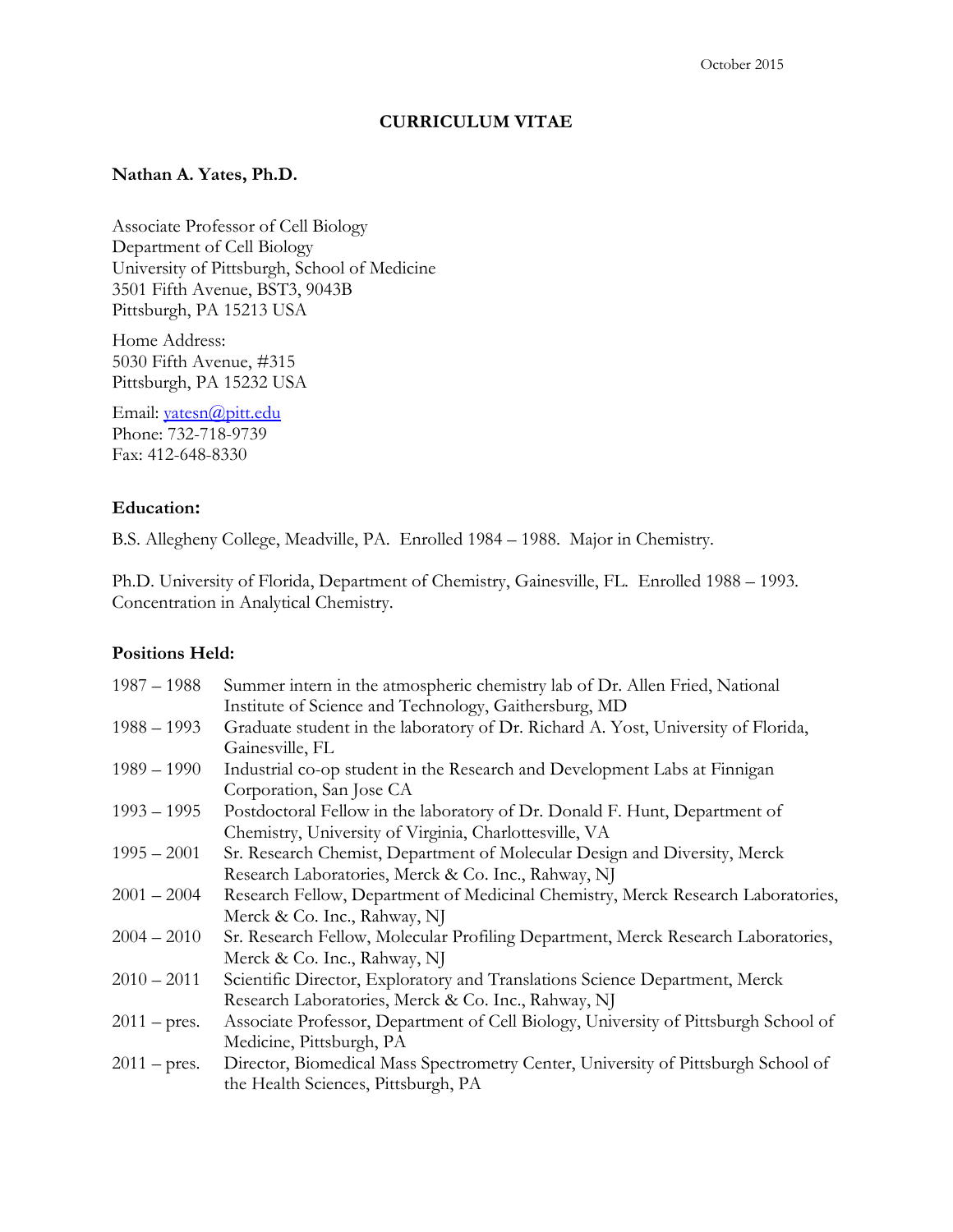2011 – pres. Director, Cancer Proteomics Facility, University of Pittsburgh Cancer Institute, Pittsburgh, PA

# **Professional Societies:**

| 1988 – pres. American Chemical Society                           |
|------------------------------------------------------------------|
| 1992 – pres. American Society for Mass Spectrometry              |
| 2006 – 2009 The Association for Biomolecular Resource Facilities |
| 2011 – 2012 United States Human Proteomics Organization          |

#### **Professional Service:**

| $2001 - 2004$         | ad hoc grant reviewer, NIH CSR S10 Shared Instrumentation Grant Program           |  |  |
|-----------------------|-----------------------------------------------------------------------------------|--|--|
| $2001 - \text{pres.}$ | ad hoc reviewer for Analytical Chemistry                                          |  |  |
| $2002 - \text{pres.}$ | ad hoc reviewer for Journal of the American Society for Mass Spectrometry         |  |  |
| 2004                  | ad hoc grant reviewer, NIH CSR S10 High End Instrumentation Grants Program        |  |  |
| $2004 - \text{pres.}$ | ad hoc reviewer for Journal of Proteomics Research                                |  |  |
| $2005 - 2006$         | Program Committee Member, The American Society for Mass Spectrometry              |  |  |
| 2006                  | Chair, Biomarkers for Drug Safety and Efficacy Oral Session, 54th ASMS            |  |  |
|                       | Conference on Mass Spectrometry                                                   |  |  |
| $2006 - 2007$         | ad hoc grant reviewer, NIH CSR S10 Shared Instrumentation Grant Program           |  |  |
| 2007                  | ad hoc reviewer for Proceedings of the National Academy of Science USA            |  |  |
| $2007 - 2008$         | Chair, Proteomics Research Group, Association of Biomolecular Resource Facilities |  |  |
| $2008 - 2009$         | Chair, Merck Technology Coordinating Committee, Merck Research Laboratory         |  |  |
| 2009                  | Chair, Blue Sky Innovation Challenge, Merck Research Laboratory                   |  |  |
| 2010                  | Discussion leader, Protein Based Biomarkers Oral Session, 12th Annual Symposium   |  |  |
|                       | on Chemical and Pharmaceutical Structure Analysis                                 |  |  |
| $2010 - 2011$         | ad hoc grant reviewer, NIH CSR S10 Shared Instrumentation Grant Program           |  |  |
| $2010 - 2011$         | Board of Directors, US Human Proteome Organization                                |  |  |
| 2011                  | ad hoc grant reviewer, NIH CSR S10 High End Instrumentation Grants Program        |  |  |
| 2011                  | Chair, Systems Biology/Cellular Pathway Oral Session, 59th ASMS Conference on     |  |  |
|                       | <b>Mass Spectrometry</b>                                                          |  |  |
| $2013 - 2015$         | Participant, NIH - Data Storage Repository Workshop                               |  |  |
| 2015                  | ad hoc grant reviewer, NIH Biomedical Technology Research Resource (P41)          |  |  |
|                       |                                                                                   |  |  |

# **Awards and Honors:**

| 1991 | Kenan Analytical Chemistry Award, Union Carbide                               |
|------|-------------------------------------------------------------------------------|
| 1993 | Shell Fellowship in Analytical Chemistry                                      |
| 1994 | STA / NSF Fellowship Science and TechnologyAgency of Japan (declined)         |
| 2006 | New Jersey Early Career Award in Mass Spectrometry, North Jersey American     |
|      | Chemical Society, Mass Spectrometry Discussion Group                          |
| 2010 | Distinguished Analytical Scientist Award, Chemical and Pharmaceutical Science |
|      | Association                                                                   |

# **Invited Lectures:**

| 06/03/1991 | "Ion Trap" Future Leaders in Mass Spectrometry Seminar, 39th ASMS |
|------------|-------------------------------------------------------------------|
|            | Conference on Mass Spectrometry, Nashville, TN                    |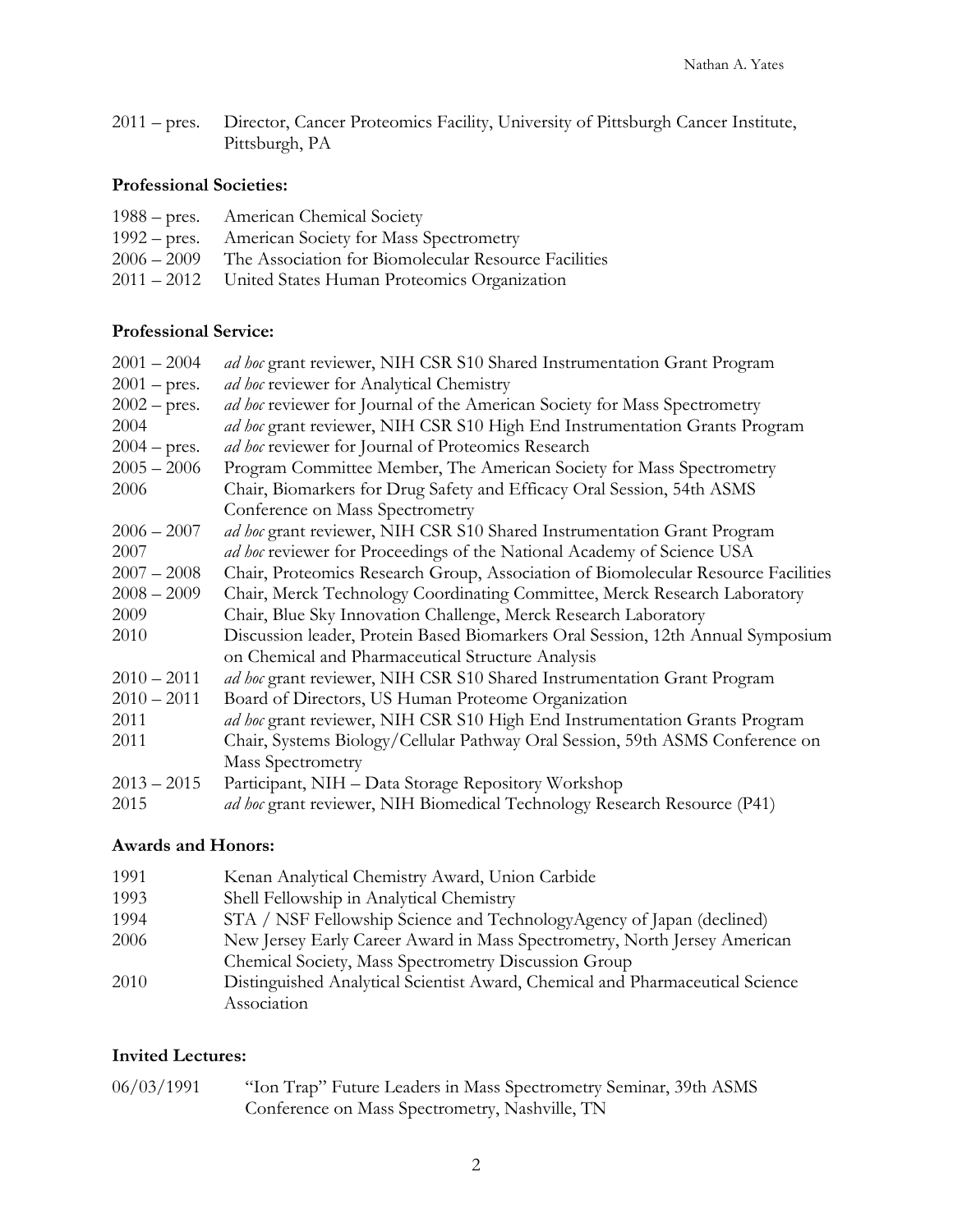| 04/11/1995 | "Quadrupole Ion Trap Mass Spectrometry: Instrumentation and Methods for<br>Peptide Sequence Analysis", Washington-Baltimore Mass Spectrometry |
|------------|-----------------------------------------------------------------------------------------------------------------------------------------------|
|            | Discussion Group, Rockville, MD                                                                                                               |
| 03/22/1998 | "Ion Trap Applications in Combinatorial Chemistry" 49th Pittsburgh Conference                                                                 |
|            | and Exposition on Analytical Chemistry and Applied Spectroscopy, New Orleans,                                                                 |
|            | LA                                                                                                                                            |
| 01/17/1991 | "A Rapid Screening Method for Evaluating Combinatorial Mixtures Based on                                                                      |
|            | Cross-Correlation of Measured and Predicted Electrospray Ionization Mass                                                                      |
|            | Spectra" East Tennessee Mass Spectrometry Discussion Group, Oak Ridge                                                                         |
|            | National Laboratory, Oak Ridge, TN                                                                                                            |
| 05/20/2000 | "A Rapid Screening Method for Evaluating Combinatorial Mixtures Based on                                                                      |
|            | Cross-Correlation of Measured and Predicted Electrospray Ionization Mass                                                                      |
|            | Spectra" 33rd Middle Atlantic Regional ACS Meeting, Newark DE                                                                                 |
| 04/03/2003 | "Application of a Hybrid Linear Ion Trap / Fourier Transform Mass                                                                             |
|            | Spectrometer for Biomarker Discovery" National Institute of Health, Bethesda                                                                  |
|            | <b>MD</b>                                                                                                                                     |
| 06/07/2004 | "End-to-End Data Analysis of Label Free Biomarker Experiments: Both Cross-                                                                    |
|            | Sectional and Longitudinal Designs" 54th ASMS Conference on Mass                                                                              |
|            | Spectrometry, Seattle WA                                                                                                                      |
| 12/11/2004 | "Application of Hybrid Linear Ion Trap / Fourier Transform Mass Spectrometry                                                                  |
|            | for Comparative Protein Profiling" Montreal Mass Spectrometry Discussion                                                                      |
|            | Group, Montreal, CA                                                                                                                           |
| 02/10/2005 | "LC-MS Profiling - New Capabilities for Quantitative Proteomics" 6th Igler MS                                                                 |
|            | Tage, Igls Austria                                                                                                                            |
| 10/23/2006 | "Protein-Based Biomarker Discovery - Concepts to Tools to Applications" 9th                                                                   |
|            | Annual Symposium on Chemical and Pharmaceutical Structure Analysis,                                                                           |
|            | Princeton NJ                                                                                                                                  |
| 01/14/2007 | "Identification of Peptidase Substrates in Human Plasma by FTMS Based                                                                         |
|            | Differential Mass Spectrometry" Delaware Valley Mass Spectrometry Discussion                                                                  |
|            | Group, Villanova, PA                                                                                                                          |
| 05/12/2007 | "Exploratory Proteomics Studies Show Promise for Alzheimer's Disease" Merck                                                                   |
|            | Technology Symposium, Long Branch, NJ                                                                                                         |
| 06/01/2007 | "Proteomics: From Basic Research to the Clinic" Thermo Fisher Scientific Users                                                                |
|            | Meeting, 55th ASMS Conference on Mass Spectrometry, Indianapolis, IN                                                                          |
| 11/10/2007 | "Proteomics: From Basic Research to the Clinic" Skirball Institute Structural                                                                 |
|            | Biology Seminar Series, New York University, NY                                                                                               |
| 10/19/2008 | "Differential Mass Spectrometry: Instruments, Analyses, and Applications" 11th                                                                |
|            | Annual Symposium on Chemical and Pharmaceutical Structure Analysis,                                                                           |
|            | Langhorne, PA                                                                                                                                 |
| 02/16/2010 | "High-Resolution ORBItrap-ETD for Characterization of Intact HDL Proteins"                                                                    |
|            | Advances in Molecular Mechanisms of Atherosclerosis symposium, Banff,                                                                         |
|            | Alberta CA                                                                                                                                    |
| 10/14/2010 | "The development of a multi-column nanoHPLC system for enhanced                                                                               |
|            | productivity" New Objective Users Meeting, 13th Annual Symposium on                                                                           |
|            | Chemical and Pharmaceutical Structure Analysis, Langhorne, PA                                                                                 |
| 12/08/2010 | "Differential mass spectrometry identifies candidate markers for Alzheimer's                                                                  |
|            | Disease in humans" Greater Boston Area Mass Spectrometry Discussion Group,                                                                    |
|            | Cambridge MA                                                                                                                                  |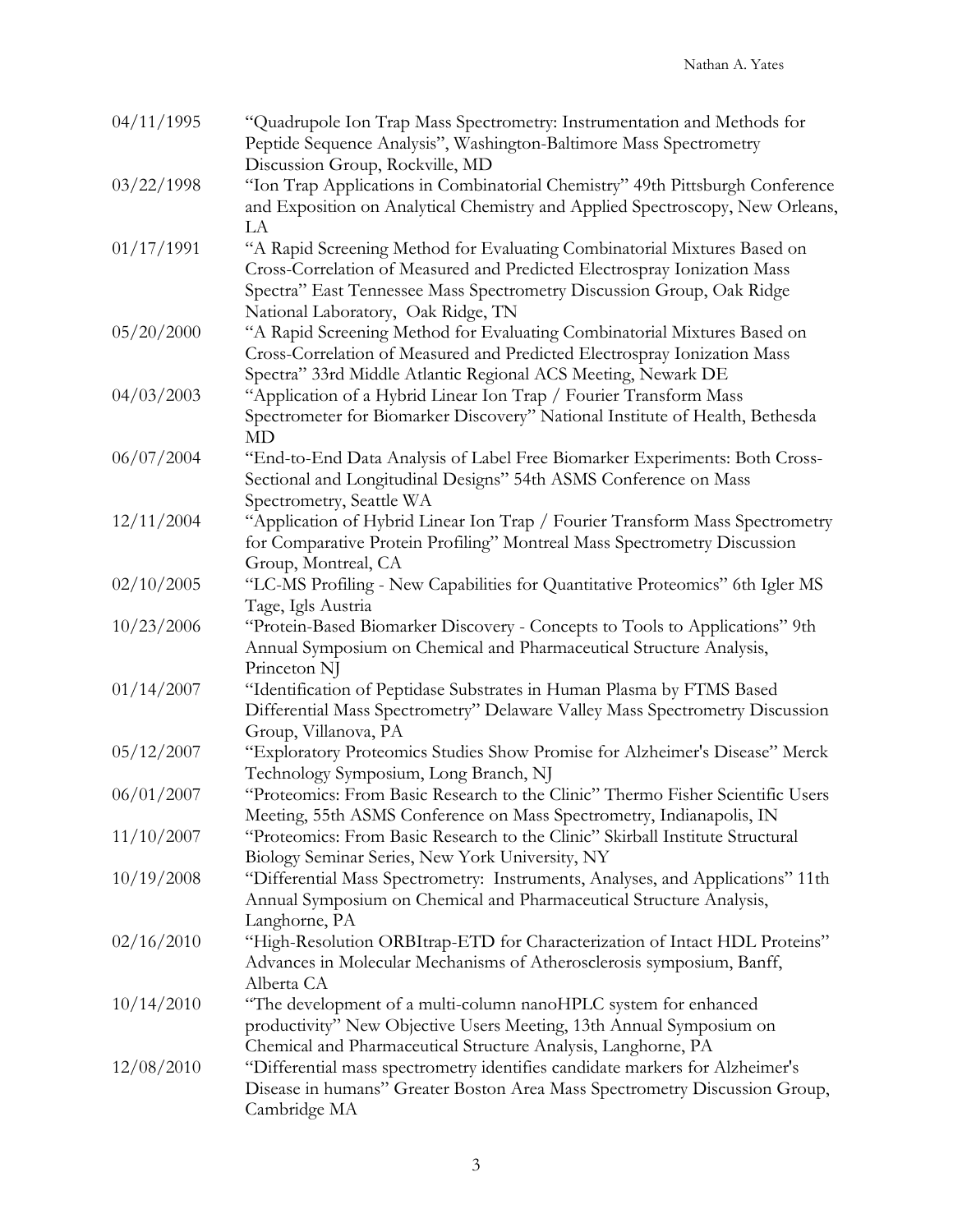| 04/12/2013 | "Application of an Unbiased Proteomic Platform for the Identification of Protein<br>Markers in Cerebrospinal Fluid" Translational Neuroscience Program Seminar |
|------------|----------------------------------------------------------------------------------------------------------------------------------------------------------------|
|            | Series, Pittsburgh PA                                                                                                                                          |
| 04/21/2013 | "The Proteomics Telescope - How Mass Spectrometry Is Changing Our View of<br>the Proteome" Fudan University, Shanghai, China                                   |
| 04/22/2013 | "Introduction to Differential Mass Spectrometry, Protein / Peptide                                                                                             |
|            | Characterization and Quantitation Workshop" Shanghai Institute of Material                                                                                     |
|            | Medica, Shanghai, China                                                                                                                                        |
| 12/11/2013 | "The Proteomics Telescope - How Mass Spectrometry Is Changing Our View of                                                                                      |
|            | the Proteome" LNBio - IV Proteomics Workshop, CNPEM Tutorial Lecture,                                                                                          |
|            | Campinas Brazil                                                                                                                                                |
| 12/12/2013 | "Differential Mass Spectrometry - Pharmaceutical Applications of Quantitative                                                                                  |
|            | Proteomics" LNBio - IV Proteomics Workshop, CNPEM Tutorial Lecture,                                                                                            |
|            | Campinas Brazil                                                                                                                                                |
| 03/05/2014 | "Bridging the Gap Between Nanospray and Clinical Analysis: New Approaches                                                                                      |
|            | for Automated Proteomics" Pittcon 2014, Chicago, IL                                                                                                            |
| 04/28/2014 | "CHORUS: A Community-based Solution for the Storage, Analysis, and                                                                                             |
|            | Exchange of Mass Spectrometry Data and Information" US HUPO 10th Annual                                                                                        |
|            | Conference 2014, Seattle, WA                                                                                                                                   |
| 06/17/2014 | "HighDef Proteomics - Advancing Differential Mass Spectrometry                                                                                                 |
|            | through Great Industry Partnerships" New Objective ASMS Breakfast, Baltimore                                                                                   |
|            | MD                                                                                                                                                             |
| 06/18/2014 | "CHORUS: A Community-based Solution for the Storage, Analysis, and                                                                                             |
|            | Exchange of Mass Spectrometry Data and Information" ASMS Workshop,                                                                                             |
|            | <b>Baltimore MD</b>                                                                                                                                            |
| 08/25/2014 | "MS in the Cloud" International Mass Spectrometry Conference, Geneva,                                                                                          |
|            | Switzerland                                                                                                                                                    |
| 09/19/2014 | "ReThinking and ReCreating Scientific Data Analysis: Mass Spectrometry Moves                                                                                   |
|            | Big Data to the Cloud" 2014 Cell Biology Retreat, Pittsburgh PA                                                                                                |
| 10/01/2014 | "Automated Multi-dimensional Multi-channel LC/LC-MS/MS For Increased                                                                                           |
|            | Dynamic Range" CPSA 2014 USA Innovators Lecture, Langhorne, PA                                                                                                 |
| 10/01/2014 | "Re-Thinking and Re-Creating the Modern Scientific Data Analysis Paradigm:                                                                                     |
|            | Mass Spectrometry Moves Big Data to the Cloud" CPSA 2014 USA Thermo                                                                                            |
|            | Fisher Lunch and Roundtable, Langhorne, PA                                                                                                                     |
| 10/07/2014 | "ReThinking and ReCreating Scientific Data Analysis: Mass Spectrometry Moves                                                                                   |
|            | Big Data to the Cloud" Magee Women's Research Institute, Pittsburgh PA                                                                                         |
| 10/17/2014 |                                                                                                                                                                |
|            | "CHORUS: A Community-based Solution for the Storage, Analysis, and                                                                                             |
|            | Exchange of Mass Spectrometry Data and Information" Presentation at Thermo                                                                                     |
|            | Fisher, San Jose CA                                                                                                                                            |
| 10/29/2014 | "Re-Thinking and Re-Creating the Modern Scientific Data Analysis Paradigm:                                                                                     |
|            | Mass Spectrometry Moves Big Data to the Cloud" ACS Central Eastern Regional                                                                                    |
|            | Meeting, Green Tree, PA                                                                                                                                        |
| 02/05/2015 | "Proteomic Applications of Differential Mass Spectrometry From Basic Research                                                                                  |
|            | to the Clinic" Presentation to Novartis Analytical Science Institute, Basel                                                                                    |
|            | Switzerland                                                                                                                                                    |
| 02/05/2015 | "CHORUS - a Community Solution for the Storage, Visualization, Sharing, and                                                                                    |
|            | Analysis of Mass Spectrometry Data" Presentation to Novartis Analytical Science                                                                                |
|            | Institute, Basel Switzerland                                                                                                                                   |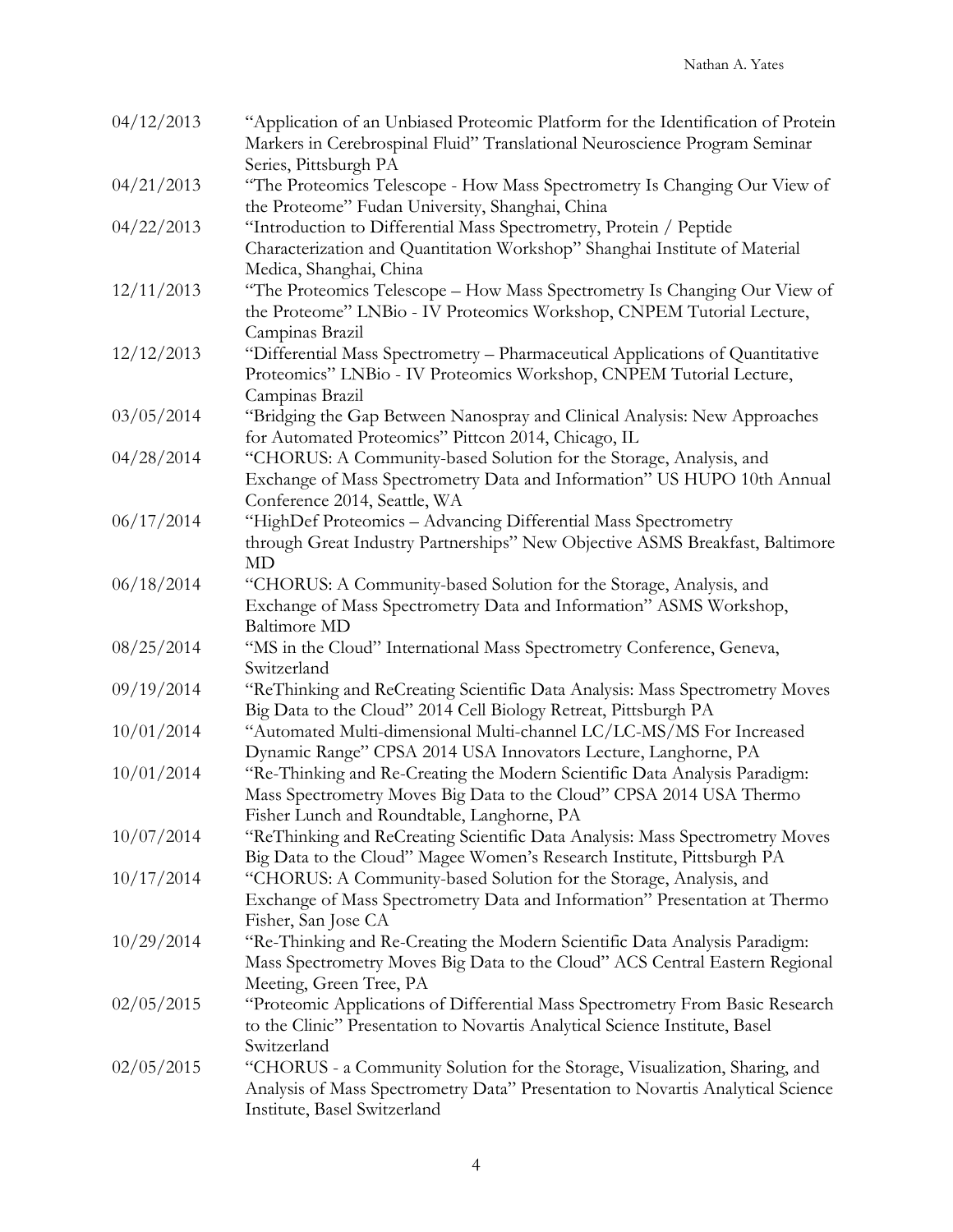| 03/09/2015 | "Software and Cloud-Based Applications for the Clinical Laboratory" Pittcon<br>2015, New Orleans, LA |
|------------|------------------------------------------------------------------------------------------------------|
| 04/12/2015 | "Breaking the Megapixel Boundary with Multi-Dimensional Proteomic Analysis"                          |
|            | Multi-Chromatographic Separation and Identification for Glyco-proteomics                             |
|            | Tsinghua University, Shanghai, China                                                                 |
| 04/13/2015 | "Continuous MUDPIT - Automated and Flexible Multi-Dimensional LC System                              |
|            | for Comprehensive Proteomic Analysis" National Facility for Protein Science                          |
|            | Shanghai (NCPSS), Shanghai, China                                                                    |
| 04/16/2015 | "Mass Spectrometry Looks to Cloud Computing for Data Permanence and Re-                              |
|            | Analysis" Pharmaceutical Structure Analysis Meeting, Shanghai, China                                 |
| 06/05/2015 | "Identifying Proteins to which Small-Molecule Probes and Drugs Bind"                                 |
|            | Presentation to Merck Research Laboratories, Rahway NJ                                               |
| 06/26/2015 | "The Proteomics Telescope - How Differential Mass Spectrometry                                       |
|            | Is Changing Our View of the Proteome" Senior Vice Chancellor's Research                              |
|            | Seminar, Pittsburgh, PA                                                                              |
| 08/04/2015 | "Differential Mass Spectrometry - Proteomics Applications in Basic,                                  |
|            | Translational, and Clinical Research" CPSA Brazil, São Paulo, Brazil                                 |
| 09/21/2015 | "Development and Application of Differential Mass Spectrometry As An                                 |
|            | Enabling Technology For Biomarker Discovery and Drug Development"                                    |
|            | ISPROF 2015, Caparica-Lisbon, Portugal                                                               |
| 10/06/2015 | "Simplifying Complex Workflows for Larger Scale and Speed" CPSA 2015 USA,                            |
|            | Langhorne, PA                                                                                        |
| 10/29/2015 | "Proteomic Profiling via Label Free Differential Mass Spectrometry" Sanofi US,                       |
|            | Cambridge, MA                                                                                        |
| 11/11/2015 | "Elucidation of Proteins that Bind Small Molecule Drugs via Chemical Proteins"                       |
|            | Drug Discovery Institute, External Advisory Board, Pittsburgh, PA                                    |
| 11/23/2015 | "Differential Mass Spectrometry - An Enabling Technology For Biomarker                               |
|            | Discovery and Drug Development" Albert Einstein College of Medicine, Bronx,                          |
|            | NY                                                                                                   |
| 12/03/2015 | "Discovering Drug-Protein Interactions by Proteomics" MBSB Seminar,                                  |
|            | University of Pittsburgh, Pittsburgh, PA                                                             |
| 12/10/2015 | "Differential Mass Spectrometry - An Enabling Technology For Biomarker                               |
|            | Discovery and Drug Development" University of South Alabama Mitchell Cancer                          |
| 3/23/2016  | Institute, Mobile, AL                                                                                |
|            | "MS Bioinformatics in the Cloud: CHORUS and Beyond" CPSA Metabolomics,                               |
| 4/17/2016  | Gainsville, FL<br>"Development and Application of Differential Mass Spectrometry as an Enabling      |
|            | Technology for Biomarker Discovery and Drug Development" 1 <sup>st</sup> PHOENIX                     |
|            | Mini-Symposium on Frontiers of Proteomics, Beijing, China                                            |
| 5/18/2016  | "Emerging Issues and Needs with Personalized Healthcare: Pittsburgh Pirates and                      |
|            | Performance Analytics" Mozaic Solutions Annual Meeting, Pittsburgh PA                                |
| 5/20/2016  | "High-Resolution Mass Spectrometry Discovering Molecular Profiles in                                 |
|            | Previously Un-Analyzed Data" CPSA Analytics, Pittsburgh, PA                                          |
| 6/5/2016   | "Benefits of Larger Studies in Discovery Proteomics" New Objective ASMS                              |
|            | Users Meeting, San Antonio, TX                                                                       |
|            |                                                                                                      |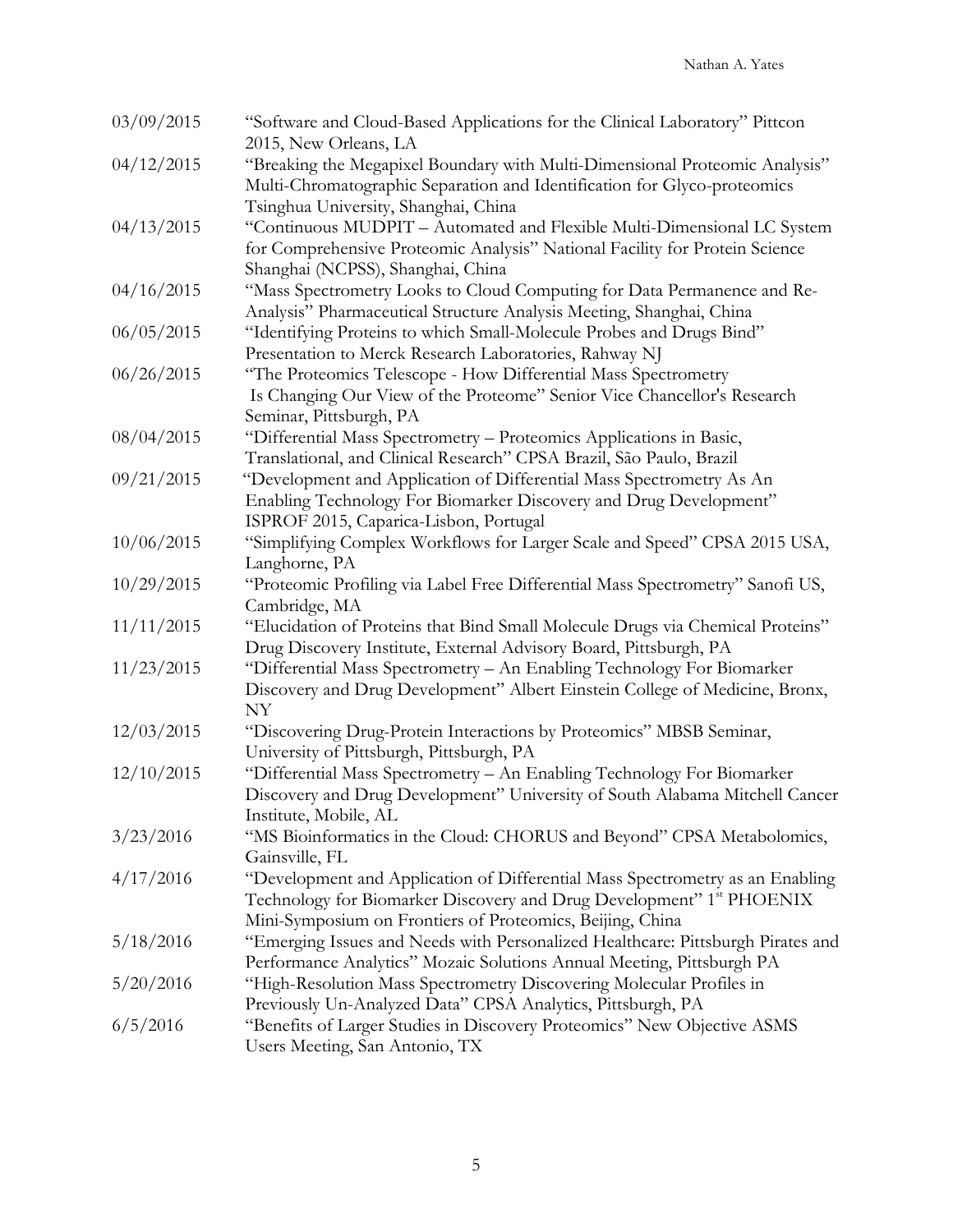#### **Research Funding Information:**

#### *Current Grants*

1. P30 CA047904 24 (Davidson) 08/01/2010 – 07/31/2020 NIH/NCI Cancer Center Support Grant (Cancer Biomarkers Facility) The major goals of this project are to develop and apply mass spectrometry based proteomics for the discovery and translation of cancer biomarkers. Role: Co-investigator 2. 1 P01 AG043376-01A1 (Robbins) 07/01/2013 – 06/30/2018 NIH/NIA Cell Autonomous and Non-Autonomous Mechanisms of Aging Dr. Yates will direct all proteomic approaches to identify factors secreted by senescent cells, stem cells and circulating factors for all three projects. Role: Core Leader / Co-investigator 3. 2 R01MH071533-11 (Sweet) 04/01/2014 – 03/31/2019 NIH Plasticity of Auditory Cortical Circuits in Schizophrenia The purpose of this application is to apply modern quantitative proteomic techniques to the analysis of post-mortem brain tissue from subjects with schizophrenia. Role: Co-investigator 4. 1 R01AR065445-01 (Huard) 04/01/2014 – 03/31/2019 NIH Bone Abnormalities & Healing Defect in Muscular Dystrophy This proposal aims to determine the nature of skeletal system defects and characterize whether the progressive bone histopathology observed in a mouse model of muscular dystrophy is driven by stem cell abnormalities. Dr. Yates will direct the proteomic analyses of a series of stem cell pools. Role: Co-investigator 5. P50 AG05133 (Sweet) 04/01/2015 – 03/31/2020 NIA Alzheimer's Disease Research Center 6. R01 DE024728 (Johnson) 01/01/2016 – 12/30/2020 NIH

Implications of Procaspase-8 mutations in oral squamous cell

#### *Expired Grants (listed chronologically)*

<sup>1.</sup> R21 EB017184 (Isenberg) 04/01/2014 – 03/31/2016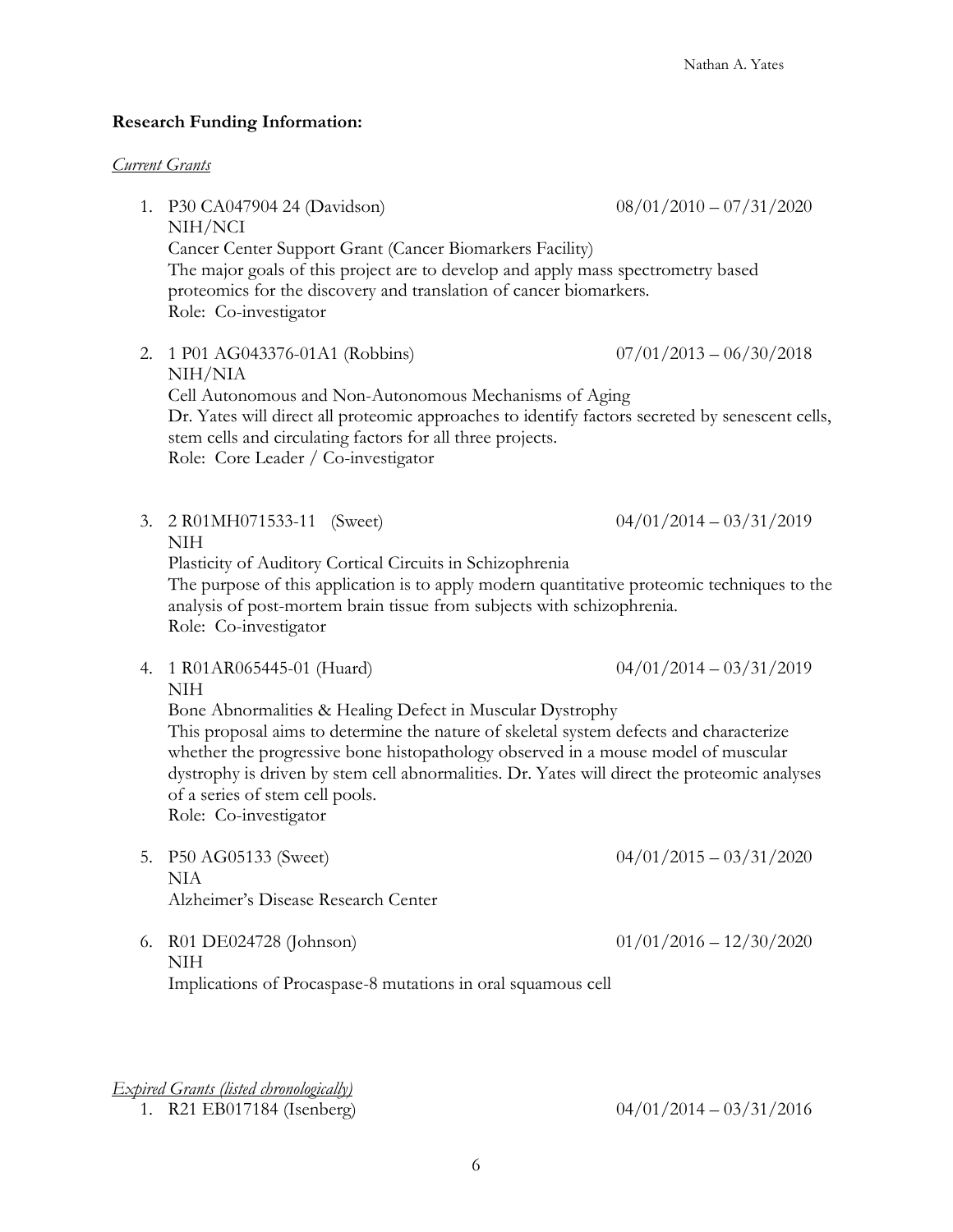#### NIH

Bioengineering Tracheas through Targeting Activated CD47

This proposal will investigate newly-identified signaling pathways and the role that they play in limiting cellular and tissue regeneration, engraftment and tracheal angiogenesis. Role: Co-investigator

2. 1 S10 OD018071-01 (Yates) 07/01/2014 – 06/30/2015 NIH

Request for triple quadrupole mass spectrometer for the University of Pittsburgh The purpose of this application is to obtain a shared instrument for metabolite analysis. Role: Principal Investigator

### **Courses taught:**

| $2002 - 2005$ | Peptide Sequencing and Protein Identification by µLC/MS/MS Ion Trap Mass                                   |  |
|---------------|------------------------------------------------------------------------------------------------------------|--|
|               | Spectrometry, Chemical and Pharmaceutical Structure Analysis (2-day short course)                          |  |
| $2004 - 2007$ | Quadrupole Ion Trap Mass Spectrometry, American Society of Mass Spectrometry                               |  |
|               | (2-day short course)                                                                                       |  |
| $2008 - 2013$ | Case Studies in Quantitative Proteomics, American Society of Mass Spectrometry.                            |  |
|               | (2-day short course)                                                                                       |  |
| 2010          | Proteomics, Concepts in Biotechnology and Genomics. Master's in Business and                               |  |
|               | Science: Biotechnology and Genomics Track, Rutgers University (invited lecture)                            |  |
| 2010          | Proteomics: Technology and Applications, B.S. / M.S. Biotech Program at Kean                               |  |
|               | University (invited lecture).                                                                              |  |
| $2010 - 2013$ | Applications of Proteomics to the Clinical Labs: Applications to the Clinical                              |  |
|               | Laboratory (2-day short course)                                                                            |  |
| $2013 - 2015$ | Basics of Personalized Medicine, MSCMP 3790, University of Pittsburgh School of                            |  |
|               | Medicine, (invited lecture).                                                                               |  |
| $2013 - 2015$ | Chemical Separations, Chem 2220, University of Pittsburgh, (invited lecture).                              |  |
| $2013 - 2015$ | Structural Biophysics, University of Pittsburgh and Carnegie Mellon University, (two<br>invited lectures). |  |
| 2014          | Drug Discovery, University of Pittsburgh, School of Medicine (invited lecture).                            |  |

#### **Advisory or supervisory responsibilities:**

1995 – 2011 Supervised masters and doctoral level chemists, bioanalytical chemists, statisticians, computer scientists, project managers and administrative staff at Merck and Co. Inc., Rahway NJ. 2011 – pres. Directed staff scientists, technicians, and administrative staff in the Biomedical Mass Spectrometry Center at the University of Pittsburgh, Pittsburgh PA.

2011 – pres. Supervised graduate students and post-doctoral fellows at the University of Pittsburgh, Pittsburgh PA.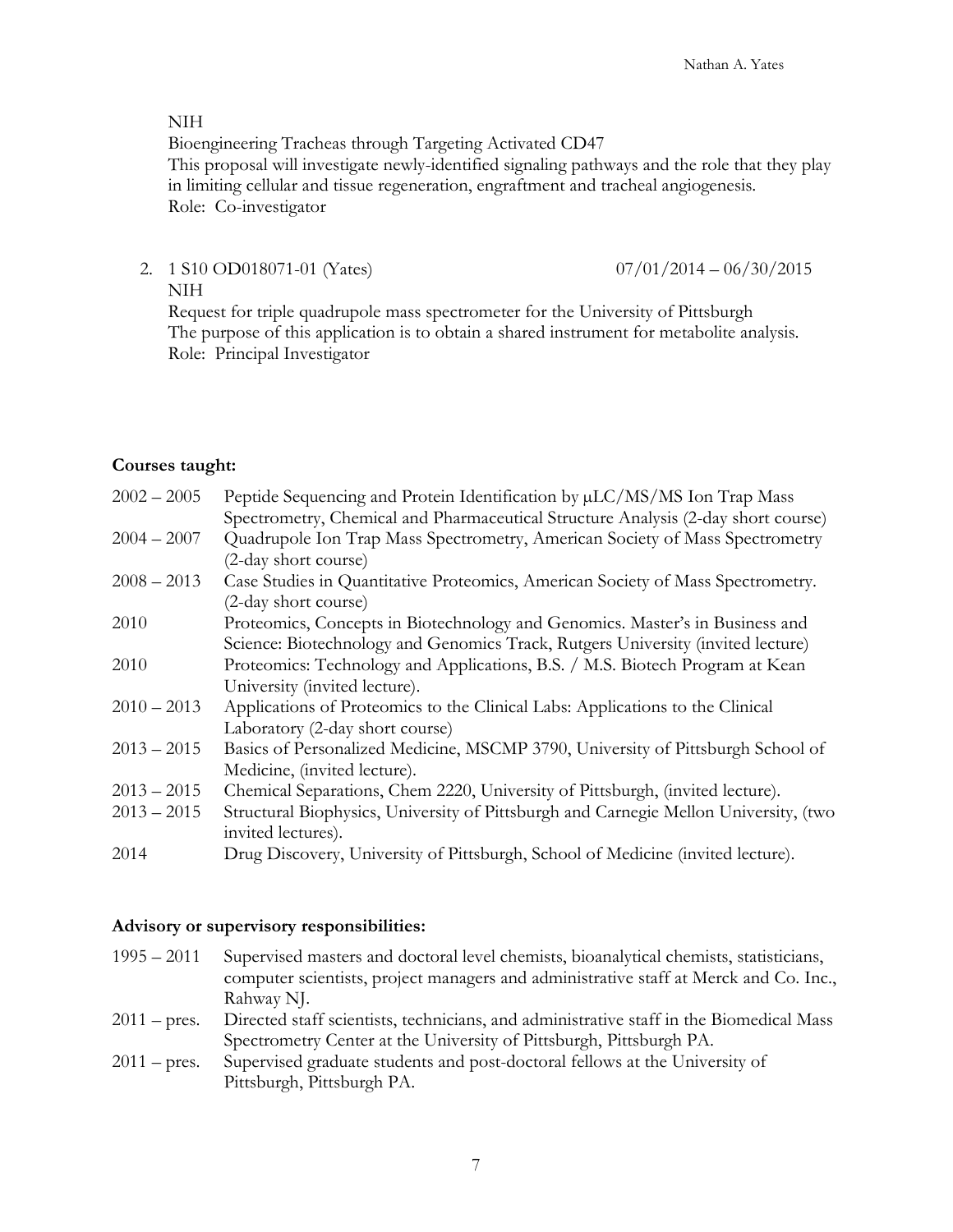| <u>Years supervised</u> | Name                     | <u>Subsequent (or current) position</u>       |  |
|-------------------------|--------------------------|-----------------------------------------------|--|
| $2007 - 2010$           | Nykia Walker, M.S.       | Graduate Student, Kean University             |  |
| $2013$ – pres.          | Matthew MacDonald, Ph.D. | Assistant Professor, University of Pittsburgh |  |

## **Trainees/Advisees:**

# *Individual Fellowships awarded to trainees:*

1. NIH K01 MH107756-01 to Matthew MacDonald (co-mentor) Title: ATP1A3 Induced Alterations to Glutamate Signaling Protein Networks in Schizophrenia

2013 – pres. Melanie Grubisha, M.D.Ph.D. Resident, University of Pittsburgh

2014 – pres. Harris Bell-Temin Ph.D. Postdoc., University of Pittsburgh

2013 – 2015 Jamil Alhassan, B.S. Medical Student, University of Pittsburgh

2015 – pres. Christina King, M.S. Graduate Student, University of Pittsburgh

# **PUBLICATIONS**

## **Peer-reviewed Original Research Articles:**

- 1. Fried A, Nunnermacker L, Cadoff B, Sams R, Yates N, Dorko W, Dickerson R, Winstead E. Reference No2 Calibration System for Ground-Based Intercomparisons during Nasas Gte/Cite-2 Mission. J Geophys Res-Atmos. 1990 Jun 20;95(D7):10139-46. PubMed PMID: WOS:A1990DM73600029. English.
- 2. Kim RM, Manna M, Hutchins SM, Griffin PR, Yates NA, Bernick AM, Chapman KT. Dendrimersupported combinatorial chemistry. Proceedings of the National Academy of Sciences of the United States of America. 1996 Sep 17;93(19):10012-7. PubMed PMID: 11607705. Pubmed Central PMCID: 38327.
- 3. Esser CK, Kevin NJ, Yates NA, Chapman KT. Solid-phase synthesis of a N-carboxyalkyl tripeptide combinatorial library. Bioorg Med Chem Lett. 1997 Oct 21;7(20):2639-44. PubMed PMID: WOS:A1997YF10500017. English.
- 4. Yates N, Wislocki D, Roberts A, Berk S, Klatt T, Shen DM, Willoughby C, Rosauer K, Chapman K, Griffin P. Mass spectrometry screening of combinatorial mixtures, correlation of measured and predicted electrospray ionization spectra. Analytical chemistry. 2001 Jul 1;73(13):2941-51. PubMed PMID: WOS:000169660100027. English.
- 5. Guan Z, Yates NA, Bakhtiar R. Detection and characterization of methionine oxidation in peptides by collision-induced dissociation and electron capture dissociation. Journal of the American Society for Mass Spectrometry. 2003 Jun;14(6):605-13. PubMed PMID: 12781462.
- 6. Mehl JT, Cummings JJ, Rohde E, Yates NN. Automated protein identification using atmosphericpressure matrix-assisted laser desorption/ionization. Rapid Commun Mass Sp. 2003;17(14):1600-10. PubMed PMID: WOS:000184039400012. English.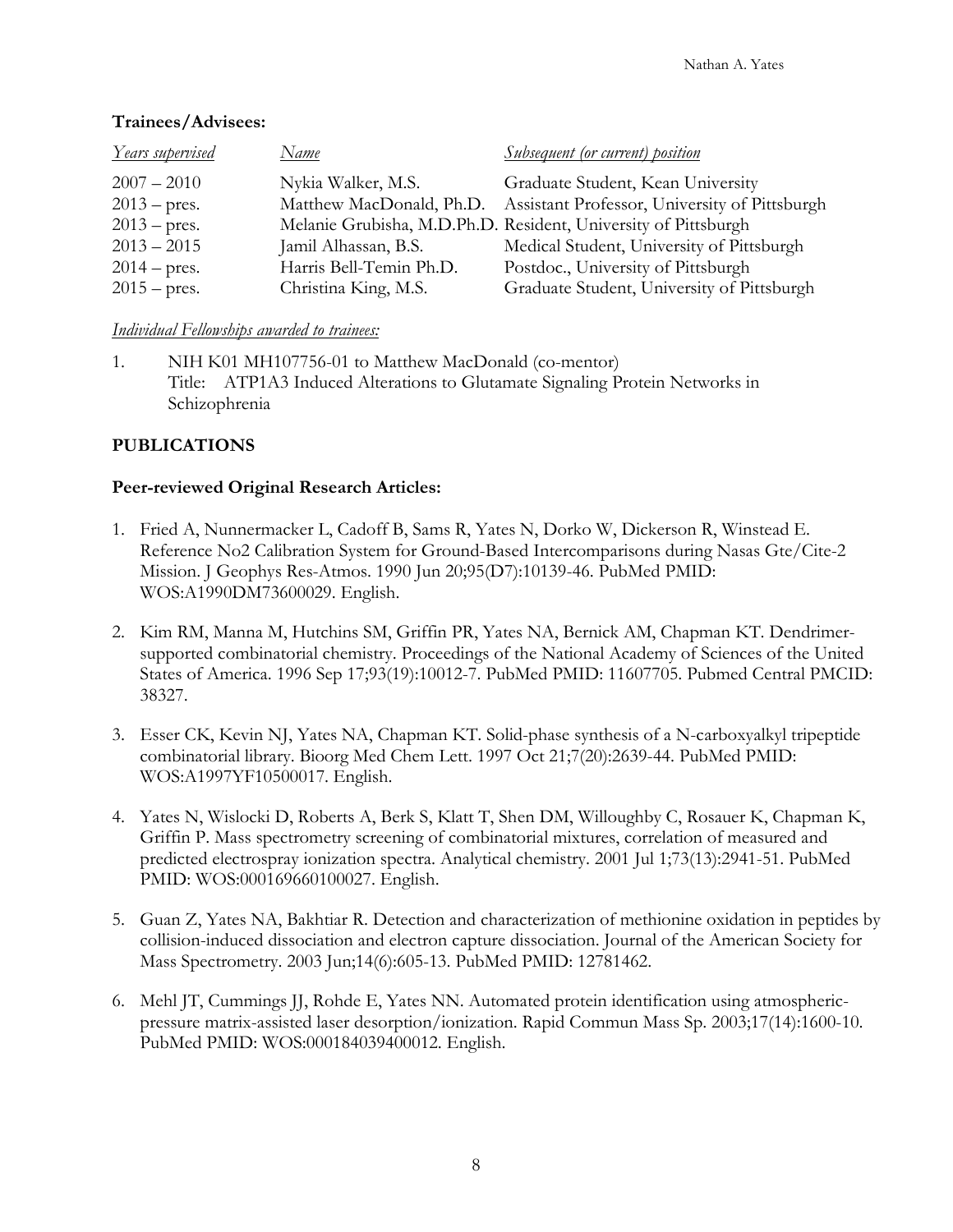- 7. Wiener MC, Sachs JR, Deyanova EG, Yates NA. Differential mass spectrometry: a label-free LC-MS method for finding significant differences in complex peptide and protein mixtures. Analytical chemistry. 2004 Oct 15;76(20):6085-96. PubMed PMID: 15481957.
- 8. Paweletz CP, Wiener MC, Sachs JR, Meurer R, Wu MS, Wong KK, Yates NA, Hendrickson RC. Surface enhanced laser desorption ionization spectrometry reveals biomarkers for drug treatment but not dose. Proteomics. 2006 Apr;6(7):2101-7. PubMed PMID: 16518871.
- 9. Bunger MK, Cargile BJ, Sevinsky JR, Deyanova E, Yates NA, Hendrickson RC, Stephenson JL, Jr. Detection and validation of non-synonymous coding SNPs from orthogonal analysis of shotgun proteomics data. Journal of proteome research. 2007 Jun;6(6):2331-40. PubMed PMID: 17488105.
- 10. Meng F, Wiener MC, Sachs JR, Burns C, Verma P, Paweletz CP, Mazur MT, Deyanova EG, Yates NA, Hendrickson RC. Quantitative analysis of complex peptide mixtures using FTMS and differential mass spectrometry. Journal of the American Society for Mass Spectrometry. 2007 Feb;18(2):226-33. PubMed PMID: 17070068.
- 11. Turck CW, Falick AM, Kowalak JA, Lane WS, Lilley KS, Phinney BS, Weintraub ST, Witkowska HE, Yates NA, Association of Biomolecula Resource Facilities Proteomics Research G. The Association of Biomolecular Resource Facilities Proteomics Research Group 2006 study: relative protein quantitation. Molecular & cellular proteomics : MCP. 2007 Aug;6(8):1291-8. PubMed PMID: 17513294.
- 12. Yates NA, Deyanova EG, Geissler W, Wiener MC, Sachs JR, Wong KK, Thornberry NA, Roy RS, Settlage RE, Hendrickson RC. Identification of peptidase substrates in human plasma by FTMS based differential mass spectrometry. Int J Mass Spectrom. 2007 Jan 1;259(1-3):174-83. PubMed PMID: WOS:000243180300022. English.
- 13. Lee AY, Paweletz CP, Pollock RM, Settlage RE, Cruz JC, Secrist JP, Miller TA, Stanton MG, Kral AM, Ozerova ND, Meng F, Yates NA, Richon V, Hendrickson RC. Quantitative analysis of histone deacetylase-1 selective histone modifications by differential mass spectrometry. Journal of proteome research. 2008 Dec;7(12):5177-86. PubMed PMID: 19367703.
- 14. Sevinsky JR, Cargile BJ, Bunger MK, Meng F, Yates NA, Hendrickson RC, Stephenson JL, Jr. Whole genome searching with shotgun proteomic data: applications for genome annotation. Journal of proteome research. 2008 Jan;7(1):80-8. PubMed PMID: 18062665.
- 15. Zhao X, Deyanova EG, Lubbers LS, Zafian P, Li JJ, Liaw A, Song Q, Du Y, Settlage RE, Hickey GJ, Yates NA, Hendrickson RC. Differential mass spectrometry of rat plasma reveals proteins that are responsive to 17beta-estradiol and a selective estrogen receptor modulator PPT. Journal of proteome research. 2008 Oct;7(10):4373-83. PubMed PMID: 18785765.
- 16. Mazur MT, Cardasis HL, Spellman DS, Liaw A, Yates NA, Hendrickson RC. Quantitative analysis of intact apolipoproteins in human HDL by top-down differential mass spectrometry. Proceedings of the National Academy of Sciences of the United States of America. 2010 Apr 27;107(17):7728-33. PubMed PMID: 20388904. Pubmed Central PMCID: 2867874.
- 17. Paweletz CP, Wiener MC, Bondarenko AY, Yates NA, Song Q, Liaw A, Lee AY, Hunt BT, Henle ES, Meng F, Sleph HF, Holahan M, Sankaranarayanan S, Simon AJ, Settlage RE, Sachs JR, Shearman M, Sachs AB, Cook JJ, Hendrickson RC. Application of an end-to-end biomarker discovery platform to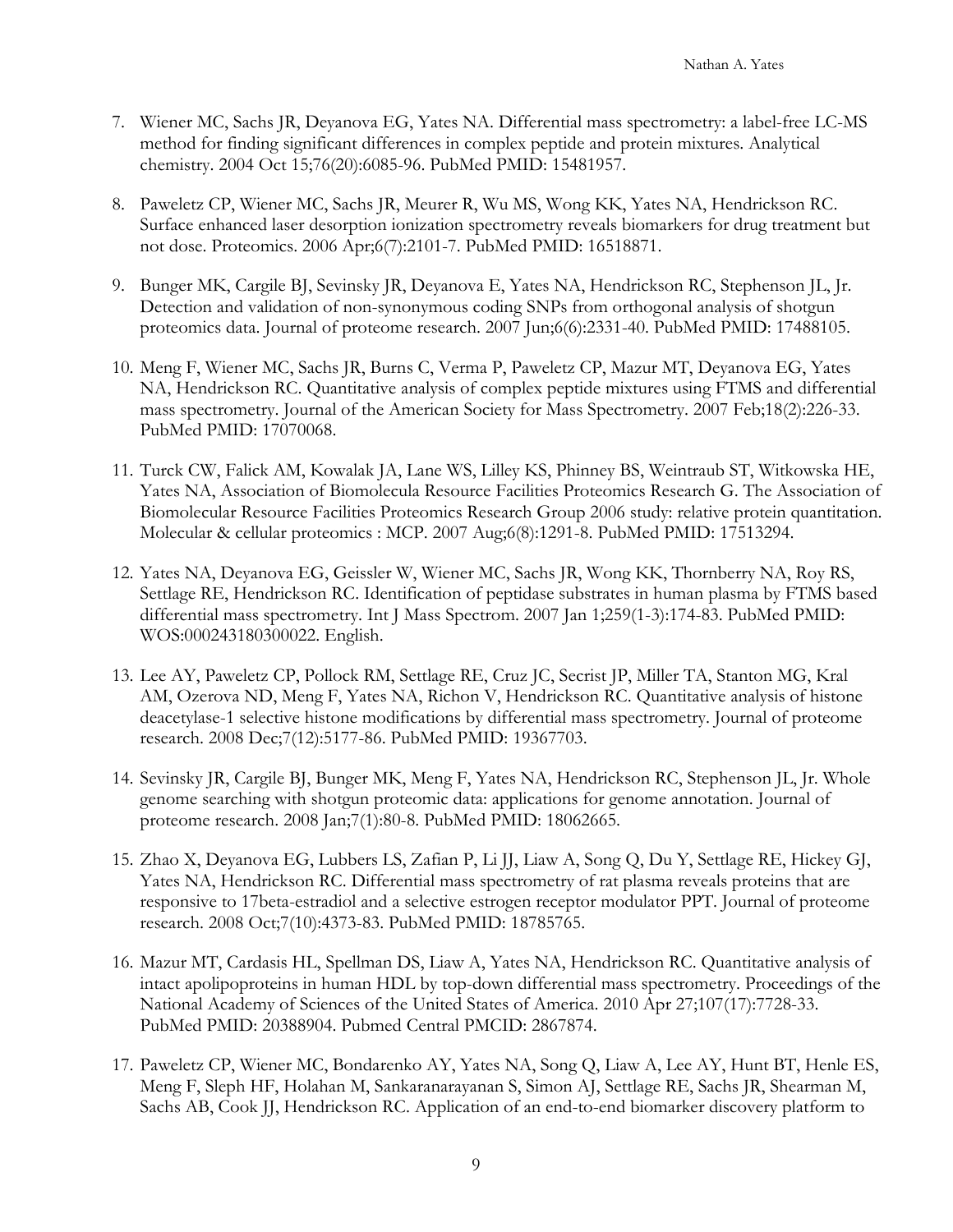identify target engagement markers in cerebrospinal fluid by high resolution differential mass spectrometry. Journal of proteome research. 2010 Mar 5;9(3):1392-401. PubMed PMID: 20095649.

- 18. Sietsema KE, Meng F, Yates NA, Hendrickson RC, Liaw A, Song Q, Brass EP, Ulrich RG. Potential biomarkers of muscle injury after eccentric exercise. Biomarkers : biochemical indicators of exposure, response, and susceptibility to chemicals. 2010 May;15(3):249-58. PubMed PMID: 20028270.
- 19. Zhao X, Southwick K, Cardasis HL, Du Y, Lassman ME, Xie D, El-Sherbeini M, Geissler WM, Pryor KD, Verras A, Garcia-Calvo M, Shen DM, Yates NA, Pinto S, Hendrickon RC. Peptidomic profiling of human cerebrospinal fluid identifies YPRPIHPA as a novel substrate for prolylcarboxypeptidase. Proteomics. 2010 Aug;10(15):2882-6. PubMed PMID: 20517885.
- 20. Chen F, Lam R, Shaywitz D, Hendrickson RC, Opiteck GJ, Wishengrad D, Liaw A, Song Q, Stewart AJ, Cummings CE, Beals C, Yarasheski KE, Reicin A, Ruddy M, Hu X, Yates NA, Menetski J, Herman GA. Evaluation of early biomarkers of muscle anabolic response to testosterone. Journal of cachexia, sarcopenia and muscle. 2011 Mar;2(1):45-56. PubMed PMID: 21475673. Pubmed Central PMCID: 3063869.
- 21. Falick AM, Lane WS, Lilley KS, MacCoss MJ, Phinney BS, Sherman NE, Weintraub ST, Witkowska HE, Yates NA. ABRF-PRG07: advanced quantitative proteomics study. Journal of biomolecular techniques : JBT. 2011 Apr;22(1):21-6. PubMed PMID: 21455478. Pubmed Central PMCID: 3059538.
- 22. Friedman DB, Andacht TM, Bunger MK, Chien AS, Hawke DH, Krijgsveld J, Lane WS, Lilley KS, MacCoss MJ, Moritz RL, Settlage RE, Sherman NE, Weintraub ST, Witkowska HE, Yates NA, Turck CW. The ABRF Proteomics Research Group studies: educational exercises for qualitative and quantitative proteomic analyses. Proteomics. 2011 Apr;11(8):1371-81. PubMed PMID: 21394914.
- 23. Conway JP, Johns DG, Wang SP, Walker ND, McAvoy TA, Zhou H, Zhao X, Previs SF, Roddy TP, Hubbard BK, Yates NA, Hendrickson RC. Measuring H(2)(18)O tracer incorporation on a QQQ-MS platform provides a rapid, transferable screening tool for relative protein synthesis. Journal of proteome research. 2012 Mar 2;11(3):1591-7. PubMed PMID: 22289114.
- 24. Lee AY, Yates NA, Ichetovkin M, Deyanova E, Southwick K, Fisher TS, Wang W, Loderstedt J, Walker N, Zhou H, Zhao X, Sparrow CP, Hubbard BK, Rader DJ, Sitlani A, Millar JS, Hendrickson RC. Measurement of fractional synthetic rates of multiple protein analytes by triple quadrupole mass spectrometry. Clinical chemistry. 2012 Mar;58(3):619-27. PubMed PMID: 22249652.
- 25. Wang W, Walker ND, Zhu LJ, Wu W, Ge L, Gutstein DE, Yates NA, Hendrickson RC, Ogletree ML, Cleary M, Opiteck GJ, Chen Z. Quantification of circulating D-dimer by peptide immunoaffinity enrichment and tandem mass spectrometry. Analytical chemistry. 2012 Aug 7;84(15):6891-8. PubMed PMID: 22788854.
- 26. Huang F, Zeng X, Kim W, Balasubramani M, Fortian A, Gygi SP, Yates NA, Sorkin A. Lysine 63 linked polyubiquitination is required for EGF receptor degradation. Proceedings of the National Academy of Sciences of the United States of America. 2013 Sep 24;110(39):15722-7. PubMed PMID: 24019463. Pubmed Central PMCID: 3785728.
- 27. Antony ML, Lee J, Hahm ER, Kim SH, Marcus AI, Kumari V, Ji X, Yang Z, Vowell CL, Wipf P, Uechi GT, Yates NA, Romero G, Sarkar SN, Singh SV. Growth arrest by the antitumor steroidal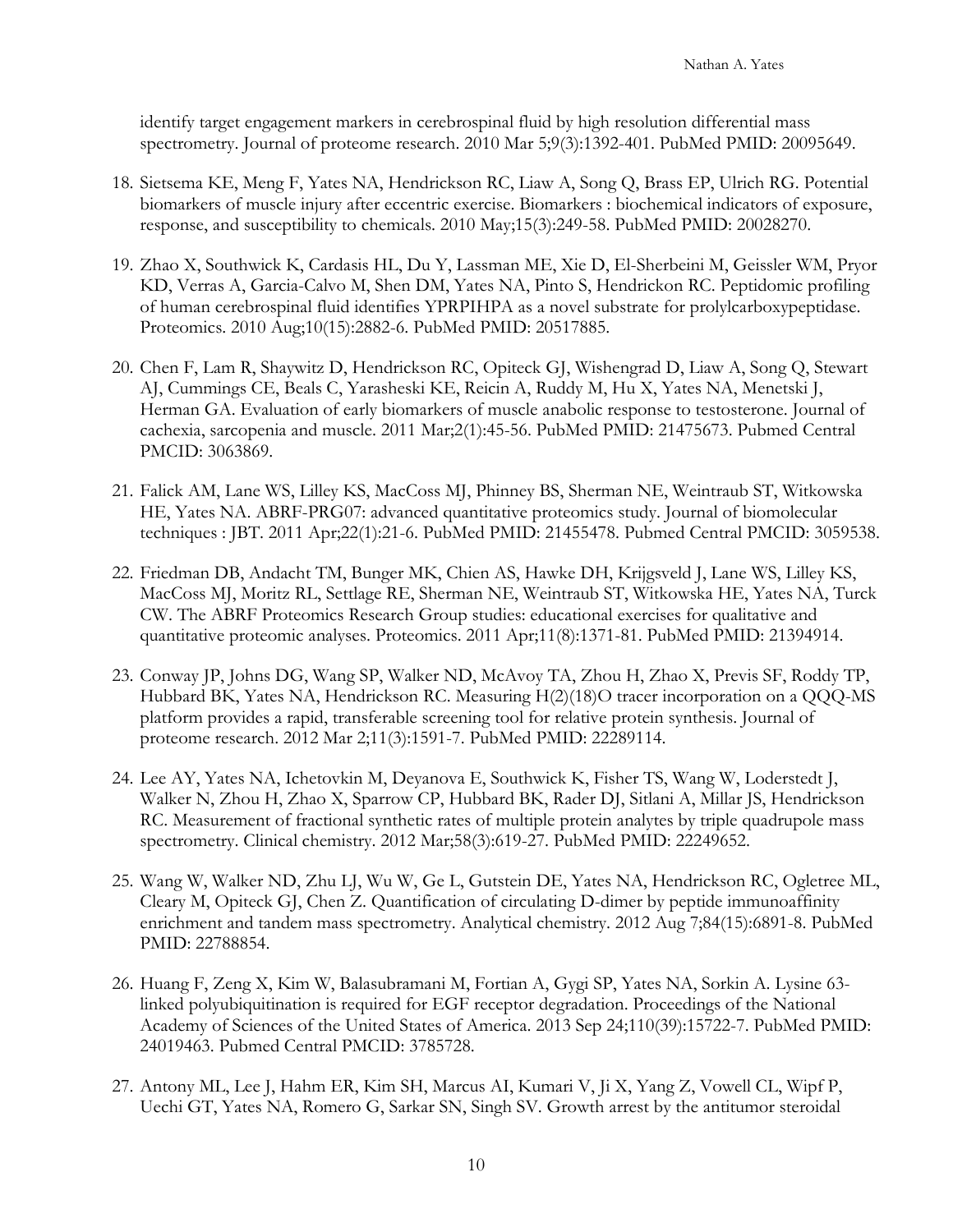lactone withaferin A in human breast cancer cells is associated with down-regulation and covalent binding at cysteine 303 of beta-tubulin. The Journal of biological chemistry. 2014 Jan 17;289(3):1852- 65. PubMed PMID: 24297176. Pubmed Central PMCID: 3894360.

- 28. Chappell DL, Lee AY, Castro-Perez J, Zhou H, Roddy TP, Lassman ME, Shankar SS, Yates NA, Wang W, Laterza OF. An ultrasensitive method for the quantitation of active and inactive GLP-1 in human plasma via immunoaffinity LC-MS/MS. Bioanalysis. 2014 Jan;6(1):33-42. PubMed PMID: 24341493.
- 29. Wang W, Choi BK, Li W, Lao Z, Lee AY, Souza SC, Yates NA, Kowalski T, Pocai A, Cohen LH. Quantification of intact and truncated stromal cell-derived factor-1alpha in circulation by immunoaffinity enrichment and tandem mass spectrometry. Journal of the American Society for Mass Spectrometry. 2014 Apr;25(4):614-25. PubMed PMID: 24500701.
- 30. Miedel MT, Zeng X, Yates NA, Silverman GA, Luke CJ. Isolation of serpin-interacting proteins in C. elegans using protein affinity purification. Methods. 2014 Aug 1;68(3):536-41. PubMed PMID: 24798811. Pubmed Central PMCID: 4113314.
- 31. Strickler AG, Vasquez JG, Yates N, Ho J. Potential diagnostic significance of HSP90, ACS/TMS1, and L-plastin in the identification of melanoma. Melanoma research. 2014 Sep 4. PubMed PMID: 25191796.
- 32. Fang Q, Inanc B, Schamus S, Wang XH, Wei L, Brown AR, Svilar D, Sugrue KF, Goellner EM, Zeng X, Yates NA, Lan L, Vens C, Sobol RW. HSP90 regulates DNA repair via the interaction between XRCC1 and DNA polymerase beta. Nature communications. 2014;5:5513. PubMed PMID: 25423885. Pubmed Central PMCID: 4246423.
- 33. MacDonald ML, Ding Y, Newman J, Hemby S, Penzes P, Lewis DA, Yates NA, Sweet RA. Altered Glutamate Protein Co-Expression Network Topology Linked to Spine Loss in the Auditory Cortex of Schizophrenia. Biological psychiatry. 2014 Nov 26. PubMed PMID: 25433904.
- 34. Edmunds LR, Sharma L, Wang H, Kang A, d'Souza S, Lu J, McLaughlin M, Dolezal JM, Gao X, Weintraub ST, Ding Y, Zeng X, Yates N, Prochownik EV. c-Myc and AMPK Control Cellular Energy Levels by Cooperatively Regulating Mitochondrial Structure and Function. 2015 Jul 31; 10(7):e0134049. PubMed PMID: 26230505.
- 35. Hendrickson RC, Lee AY, Song Q, Liaw A, Wiener M, Paweletz CP, Seeburger JL, Li J, Meng F, Deyanova EG, Mazur MT, Settlage RE, Zhao X, Southwick K, Du Y, Holder D, Sachs JR, Laterza OF, Dallob A, Chappell DL, Snyder K, Modur V, King E, Joachim C, Bondarenko AY, Shearman M, Soper KA, Smith AD, Potter WZ, Koblan KS, Sachs AB, Yates NA. High Resolution Discovery Proteomics Reveals Candidate Disease Progression Markers of Alzheimer's Disease in Human Cerebrospinal Fluid. PLoS One. 2015 Aug 13; 10(8): e0135365. PubMed PMID: 26270474.
- 36. Needham S, Yates N, Barrientos R, Steel M, Lee M. Clinical and Pharmaceutical Solutions through Analysis (CPSA BRASIL 2015): on the way to innovation - pharmaceutical/analytical technology, regulation and knowledge management. Bioanalysis. 2015 Dec;7(23):2977-9. PubMed PMID: 26617112.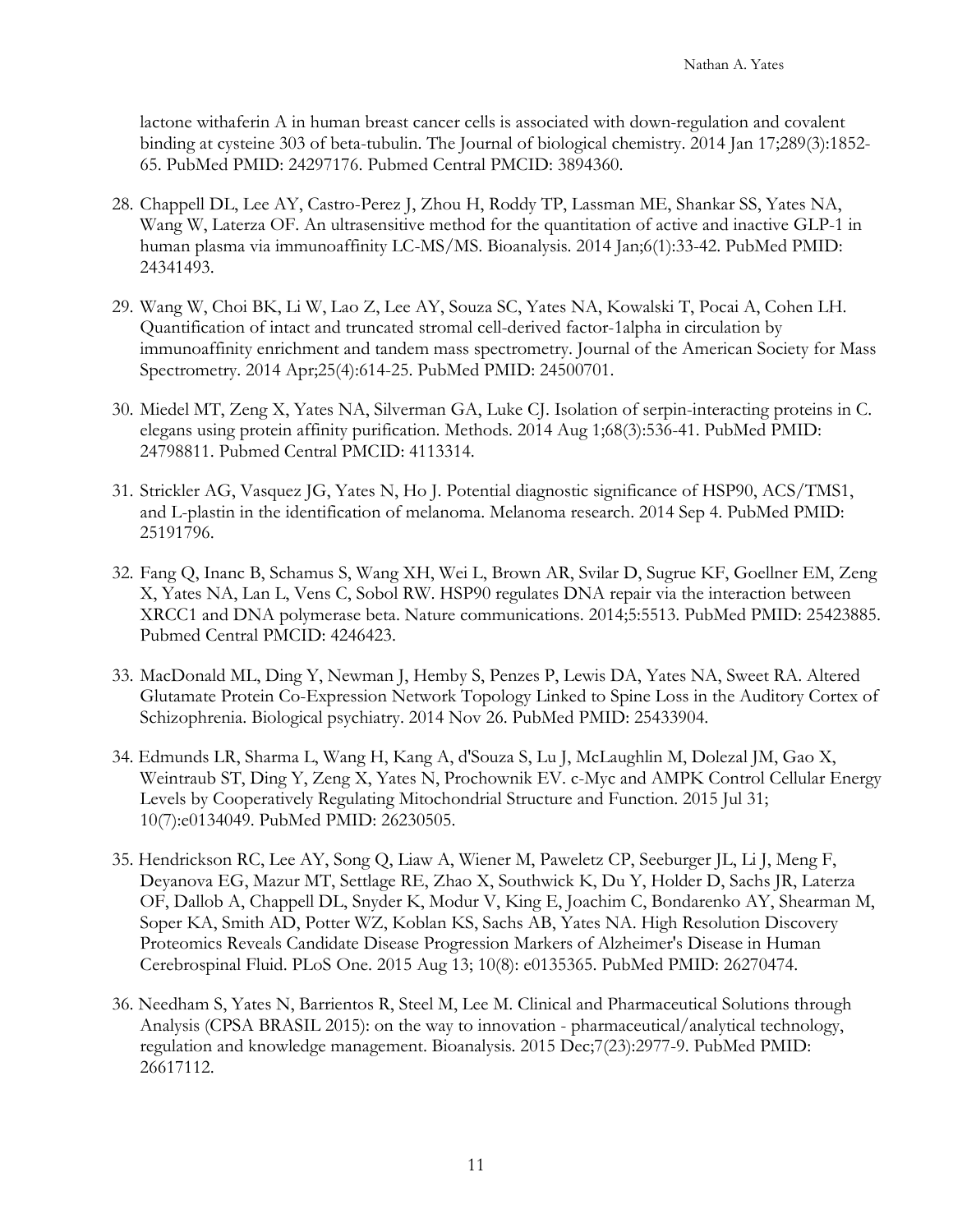- 37. Kirkwood CM, MacDonald ML, Schempf TA, Vatsavayi AV, Ikonomovic MD, Koppel JL, Ding Y, Sun M, Kofler JK, Lopez OL, Yates NA, Sweet RA. Altered Levels of Visinin-Like Protein 1 Correspond to Regional Neuronal Loss in Alzheimer Disease and Frontotemporal Lobar Degeneration. Journal of Neuropathology & Experimental Neurology 2016 Jan 14. pii: nlv018. [Epub ahead of print] PubMed PMID: 26769253.
- 38. Edmunds LR, Otero PA, Sharma L, D'Souza S, Dolezal JM, David S, Lu J, Lamm L, Basantani M, Zhang P, Sipula IJ, Li L, Zeng X, Ding Y, Ding F, Beck ME, Vockley J, Monga SP, Kershaw EE, O'Doherty RM, Kratz LE, Yates NA, Goetzman EP, Scott D, Duncan AW, Prochownik EV. Abnormal Lipid Processing but Normal Long-term Repopulation Potential of myc-/- Hepatocytes. Oncotarget 2016 Apr 20. PMID: 27105497.
- 39. Sweet RA, MacDonald ML, Kirkwood CM, Ding Y, Schempf T, Jones-Laughner J, Kofler J, Ikonomovic MD, Lopez OL, Fitz NF, Koldamova R, Yates NA. APOE\*4 Genotype is Associated with Altered Levels of Glutamate Signaling Protein and Synaptic Co-expression Networks in the Prefrontal Cortex in Mild to Moderate Alzheimer Disease. Molecular Cell Proteomics. 2016 Apr 21. PMID: 27105497.
- 40. Gau D, Veon W, Zeng X, Yates N, Shroff SG, Koes DR, Roy P. Threonine 89 is an Important Residue of Profilin-1 that is Phosphorylated by Protein Kinase A. PLoS One. 2016 May 26; 11(5): e0156313. doi:10.1371/journal.pone.0156313. PMID: 27228149.
- 41. Stewart NA, Molina GF, Issa JP, Yates NA, Sosovicka M, Vieira AR, Line SR, Montgomery J, Gerlach RF. The identification of peptides by nanoLC-MS/MS from human surface tooth enamel following a simple acid etch extraction. Royal Society of Chemistry. 2016 May 28. DOI:10.1039/c6ra05120k.

# **Reviews, Chapters, Editorials:**

- 1. Palmer PT, Wong CM, Yost RA, Johnson JV, Yates NA**,** Story M. An expert system/ion trap mass spectrometer approach for life support monitoring, 22<sup>nd</sup> International Conference on Environmental System; 1992 Jul 1; Seattle Washington, USA. SAE #921173:1-13.
- 2. Yates NA**,** Booth MB, Stephenson JL Jr., Yost RA. Practical Ion Trap Technology: GC/MS and GC/MS/MS. Chapter 4 in Practical Aspects of Ion Trap Mass Spectrometry: Volume 3. Chemical, Environmental, and Biomedical Applications. March RE, Todd JFJ, ed., CRC Press, Inc.; c1995 p. 114-178.
- 3. Palmer PT, Salmonson JD, Wong CM, Yost RA, Griffin TP, Yates NA. Advanced automation of ion trap mass spectrometry: new opportunities for real-time, autonomous analysis. Chapter 2 in Computer-Assisted Analytical Spectroscopy. Brown SD ed., John Wiley; c1996 p. 25-60.